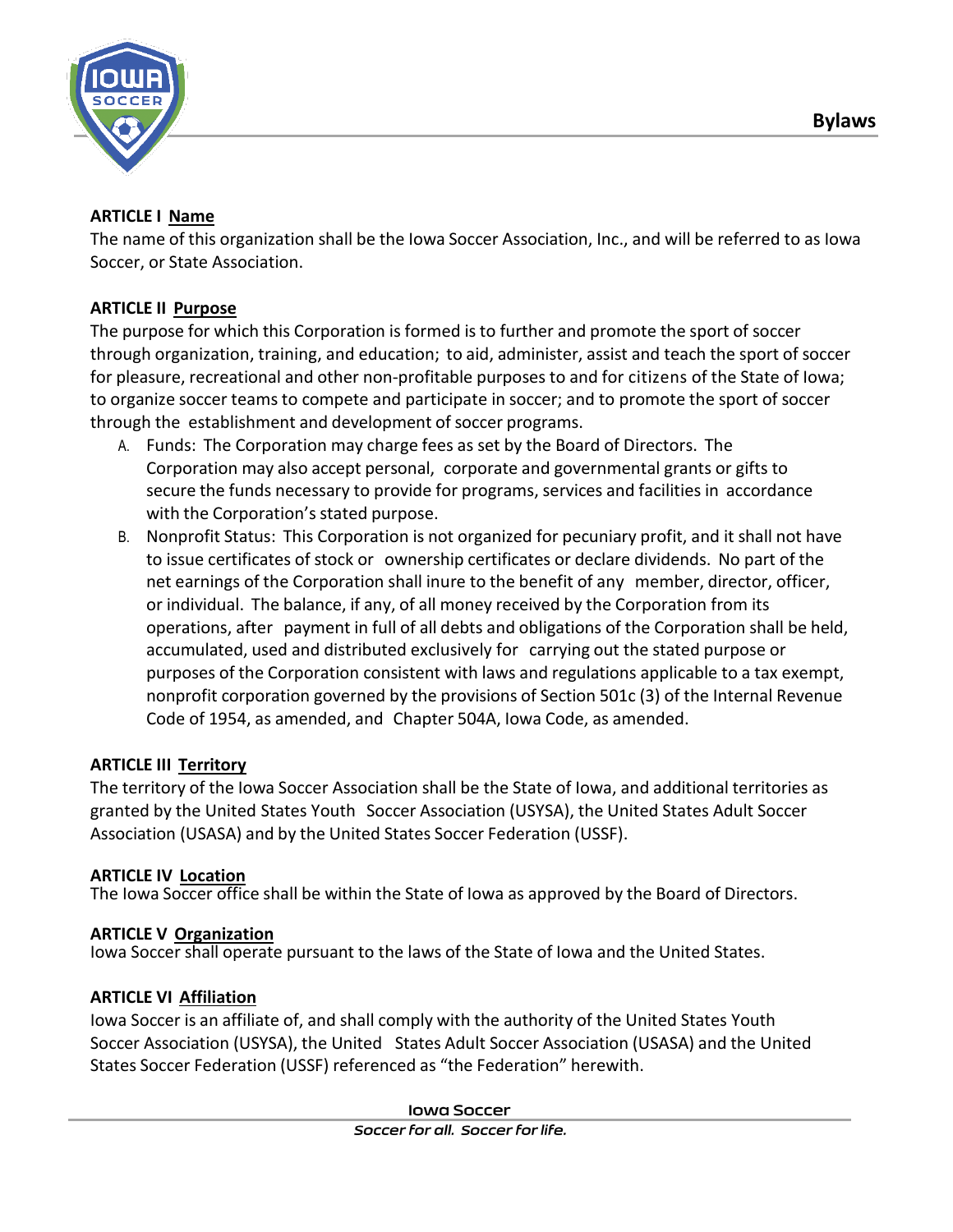

## **ARTICLE VII Administration**

The Corporation shall be governed by its Articles of Incorporation, Bylaws, and Rules and Policies except when these are superseded by those of USYSA, USASA or USSF.

- A. The governing authority of this Corporation shall be vested with the Board of Directors selected through an open and democratic election process.
- B. The voting members of the Board of Directors shall be composed of the elected officers and appointed members of the Corporation as provided in the Bylaws. Appointed voting members shall not exceed forty nine percent (49%) of the total voting membership. Nonvoting members of the Board will be selected, as appropriate, by the Board of Directors.
- C. The Board of Directors shall have the powers and authority as set forth in the bylaws, rules and policies of Iowa Soccer. They shall transact business in the name of Iowa Soccer.
- D. The Board of Directors shall meet at least four (4) times annually at a time and place convenient to all members within or without the State of Iowa. Any member of Iowa Soccer may attend the Board of Directors meeting.
- E. The United States Soccer Federation's articles of incorporation, bylaws, policies, and requirements take precedence over and supersede the governing documents and decisions of Iowa Soccer and its members to the extent applicable under state law, and Iowa Soccer and its members will abide by those articles, bylaws, policies, and requirements.
- F. Iowa Soccer will not join any organization that has requirementsthat conflict with the United States Soccer Federation's articles, bylaws, policies, and requirements.
- G. Iowa Soccer will (A) provide annually to the United States Soccer Federation copies of the Association's constitution, bylaws, and other governing documents, (B) submit changesto those documents to the Federation for approval not later than ninety (90) days after adoption, and (C) make copies of those documents available to its members.
- H. Iowa Soccer will allow the United States Soccer Federation to review the documents and procedures of the Association, on request of the Federation, not less than once every four (4) years to determine compliance with these bylaws.

# **ARTICLE VIII Membership**

- A. The membership in the Iowa Soccer Association, Inc. (Iowa Soccer) and the members of Iowa Soccer shall be open to any soccer players, coaches, trainers, managers, and administrators, not subject to suspension under United States Soccer Federation (USSF) Bylaw 241, Section 4, and to any amateur soccer organization in the State of Iowa.
- B. Iowa Soccer will provide equitable and prompt hearing and appeal procedures to guarantee the rights of individuals to participate and compete. Those proceduresshall include that all grievances involving the right to participate and compete in activities sponsored by USSF and Iowa Soccer and its members may be appealed to the Federation's Appeals Committee that shall have jurisdiction to approve, modify or reverse a decision.
- C. Iowa Soccer shall register with the Federation at least once each seasonal year the names and addresses of its players, coaches, trainers, managers, and administrators registered with Iowa Soccer and timely pay all dues and fees of the Federation.
- D. There will be two classes of Members: Individual and Organizational.<br>1. Individual
	- **Individual**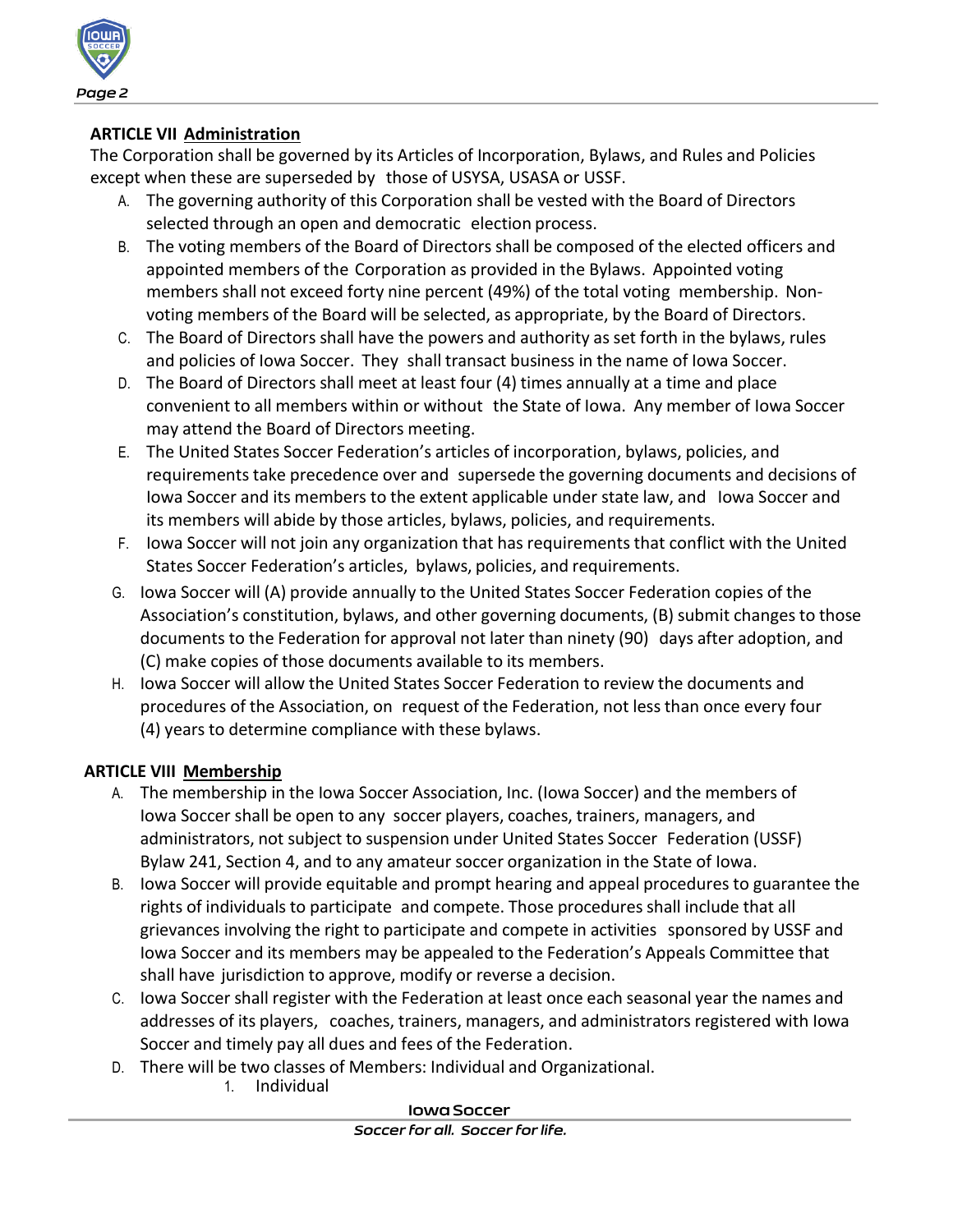

- a. Players and coaches wishing to participate in US Soccer Federationsanctioned activities, who belong to Iowa Soccer by registering with Iowa Soccer Organizational Members.
- b. Teams wishing to register with Iowa Soccer and participate in US Soccer Federation-sanctioned activities but do not have the option to belong to Iowa Soccer by registering with Iowa Soccer Organizational Members.
- 2. Organizational
	- a. Organizations that register players and coaches, and who belong to Iowa Soccer by completing an affiliation process
	- b. Organizations such as YMCA's or Park and Recreation Departments that wish to register a limited number of teams to participate in US Soccer Federation-sanctioned activities. These organizations belong to Iowa Soccer by completing an affiliation process.
- 3. Association Rules and Policies
	- a. Both D.1 a. and D. 2 a. and b. of this Article are voting members and are subject to all applicable Iowa Soccer Bylaws, rules and policies.
	- b. D.1.b. of this Article are nonvoting members and are subject to all applicable Iowa Soccer Bylaws, rules and policies
- E. There will be two classes of Associates Individual and Organizational
	- 1. Individual
		- a. Individuals wishing to be associated with the Iowa Soccer community and its available resources by way of providing contact information.
		- 2. Organizational
			- a. Organizational friends of Iowa Soccer wishing to be associated with and be a part of the Iowa Soccer community through sponsorships, business arrangements, and other mutually beneficial relationships.
		- 3. Association Rules and Policies
			- a. Individual and Organizational Associates are considered non members and as such are not subject to Iowa Soccer Bylaws, rules and policies
- F. Organizational Member responsibilities and voting rights
	- 1. Organizational Members must register all players with Iowa Soccer and/or with an affiliate of USSF
	- 2. Application for Organizational Membership must be made in writing to the Iowa Soccer office. The signed and dated application must be accompanied by payment of the affiliation fee; a copy of the affiliate's constitution, bylaws and rules and regulations; a list of the Board of Directors; and the names of the Directors of Coaching and Referees as well as the name of the Risk Management Coordinator.
	- 3. When all appropriate items are submitted, the Iowa Soccer Executive Director may provisionally recognize the organization for a one (1) year probationary period. After the one (1) year probation, and with evidence that the club adhered to Iowa Soccer bylaws and rules, the organization's application for membership will be re-submitted to the Executive Director for final approval.
	- 4. Only Organizational Members have voting privileges.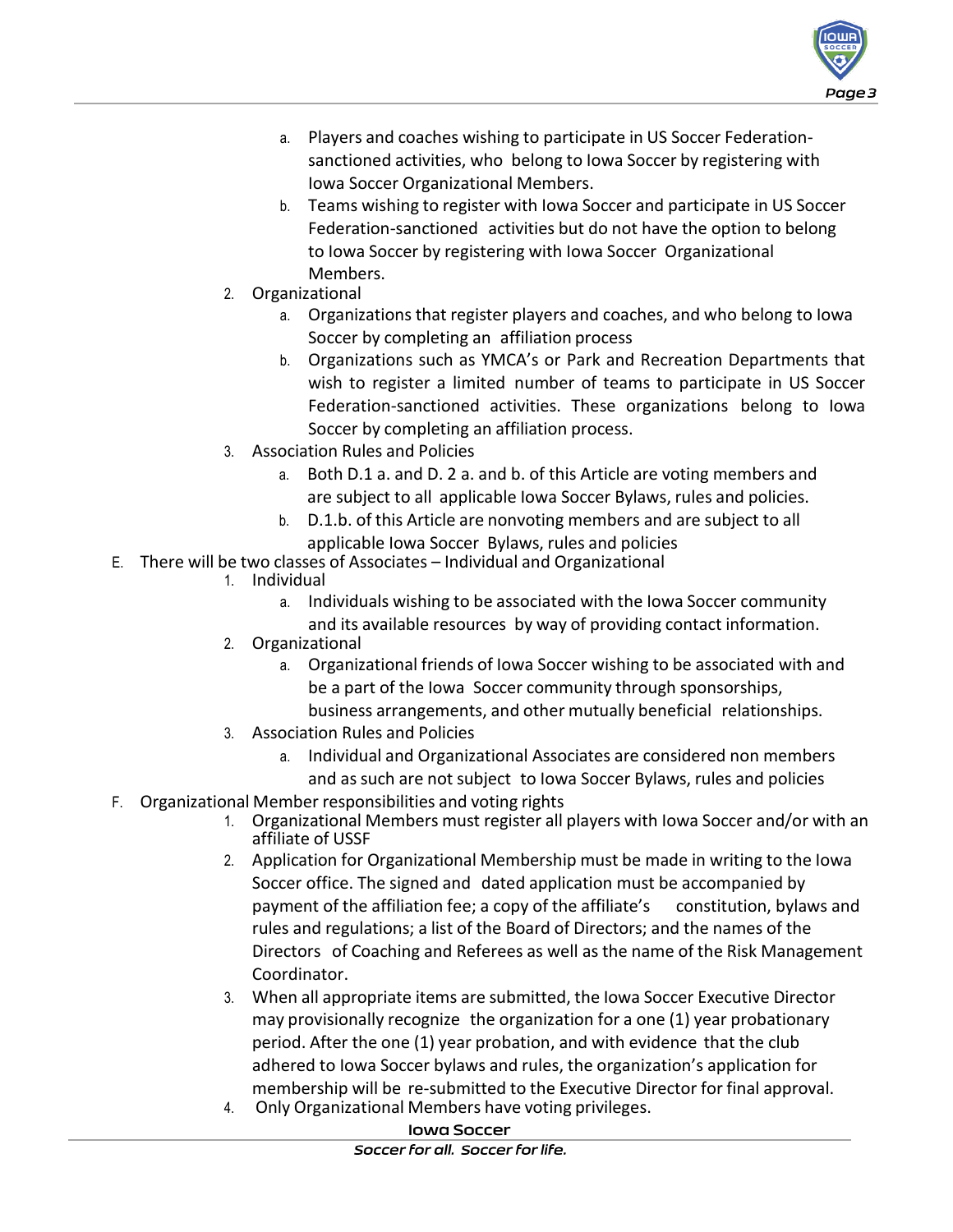

5. Each Organizational Member shall be apportioned votes based on the number of players each Member registers with the Association. The number of votes per Member will be based on the number of players registered during the prior seasonal year. The number of votes per Organizational Member is based on the following:

| Number of Registered | Number of Votes |
|----------------------|-----------------|
| $1 - 500$            |                 |
| 501-1000             |                 |
| 1001-1500            |                 |
| 1501-2000            |                 |
| 2001-2500            |                 |
| 2501 and above       | h               |

- 6. Voting shall be restricted to those Organizational Members which registered players during the current season. Each Organizational Member must be in good standing and an active, paid member of Iowa Soccer to vote on matters that come before the members.
- 7. The Presidents of each Organizational Member will be allowed to vote at the annual meeting and at other times when a vote of the membership is called. Each member of the Board of Directors of Iowa Soccer will be given one vote.
- 8. Voting by proxy shall be allowed. Those wishing to vote by proxy must notify Iowa Soccer of their intent to vote as such giving the name of the person holding the proxy vote(s) prior to the start of the meeting.
- 9. All matters requiring a vote at the Annual General Meeting with the exception of these Bylaws shall be approved by majority vote of eligible members present at the meeting.
- 10. The Board of Directors shall annually recommend to the membership the procedures, rules and policies for Organizational Members for ratification at the Annual General Meeting.
- 11. The Board of Directors shall annually set the fee for Membership.
- G. Players and Coaches
	- 1. The Board of Directors shall annually set registration fees for players and coaches.
	- 2. All Members shall abide by the Articles of Incorporation and Bylaws of the Corporation, all rules, and policies as set forth by the Board of Directors, and all applicable rules, and policies of any association with which I o w a Soccer is affiliated.
	- 3. No person shall be denied membership or participation in the activities of Iowa Soccer because of race, color, age, sex, religion, or national origin.

# **ARTICLE IX Annual General Meeting**

Actions and policies adopted by the Board of Directors Executive Committee, or officers of Iowa Soccer shall be reported to its membership, or their authorized representatives, at least once each year at a meeting of Iowa Soccer's membership, with notice and agenda of the meeting at least 15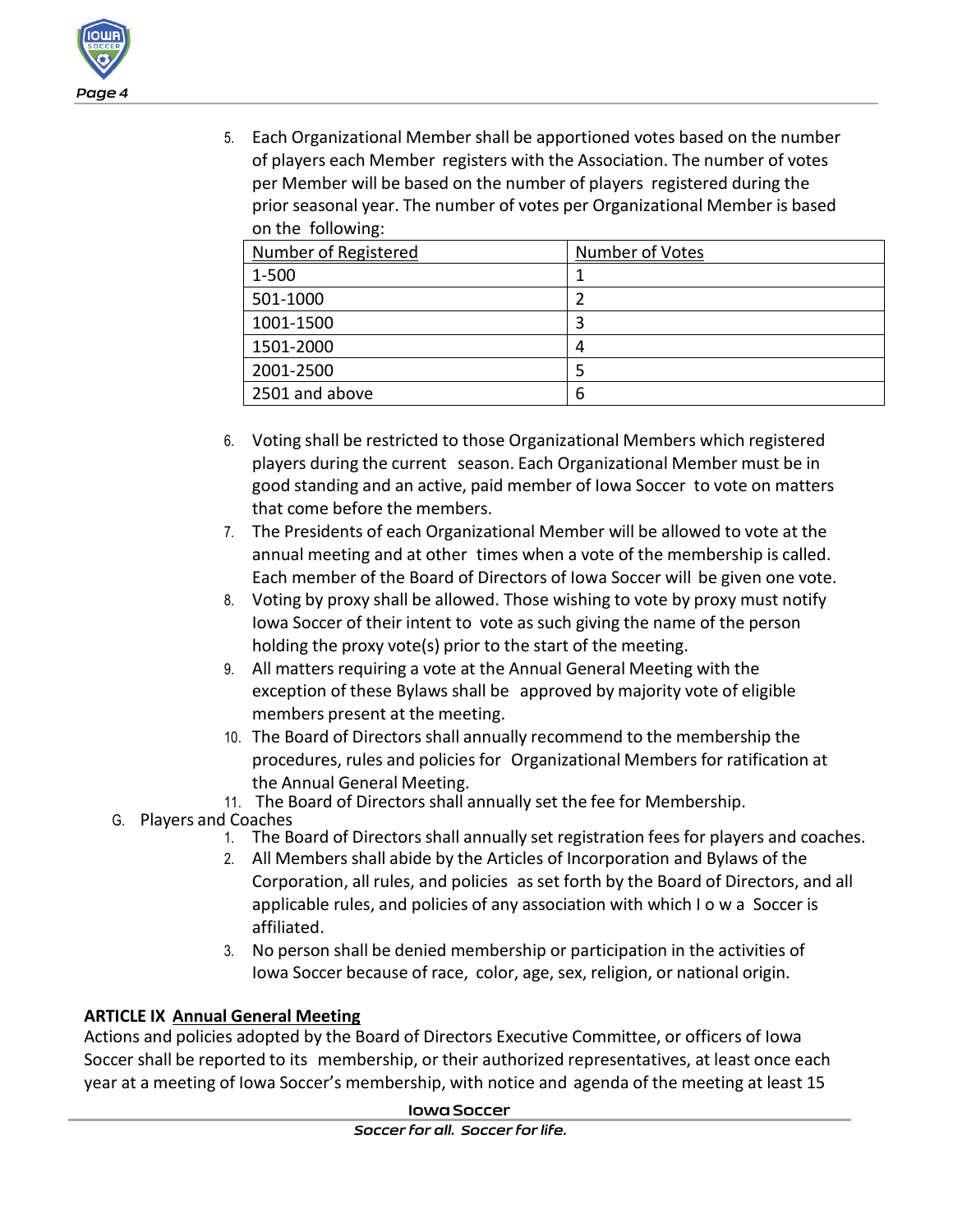

days in advance of the meeting.

A. The Annual General Meeting of the Corporation shall be held no later than December 1 of each year at such time and place within the State of Iowa as designated by the Board of Directors. Notification to all members shall be made at least 30 days prior to the date of said Annual General Meeting.

## **ARTICLE X Special Meetings of the Members**

Special meetings of the members may be called at any time, for any purpose or purposes, by the Board of Directors or a majority of the Affiliates.

- A. Written or printed notice of a special meeting of the members, stating the time, place and purpose or purposes thereof, shall be given or mailed to each member entitled to vote thereat, at least ten days before the date fixed for the meeting.
- B. The business transacted at any special meeting of the members shall be limited to the purposes stated in the notice.

## **ARTICLE XI Bad Standing and Removal of Members**

- A. Any member may be put into bad standing or removed for knowingly violating any USSF, United States Youth Soccer Association (USYSA), United States Adult Soccer Association (USASA), and/or Iowa Soccer rule, regulation, or policy, not following the Iowa Soccer Bylaws, and/or for non-payment of fees owed to Iowa Soccer or an Affiliate of Iowa Soccer, USSF, USYSA, or USASA. Members may be put into bad standing or removed by 2/3 vote in the affirmative by those voting members present at a meeting at which the proposal for bad standing or removal is entered on the agenda.
- B. Bad Standing may include one or more of the following actions: reprimand, suspension, restitution, fine and removal.

### **ARTICLE XII Disputes and Grievances by or Among Members: Hearings and Appeals**

- A. Any complaint by Iowa Soccer against a Member or one Member against another Member or any complaint by an individual or a Member which alleges that (A) a Member has failed to comply with its membership requirements in the Association or (B) the Association hasfailed to comply with its membership requirements in the USYSA, USASA or USSF, shall follow the procedures as specified in the Iowa Soccer Hearings and Appeals Policy. Further, Iowa Soccer and its Affiliates and Members shall comply with Federation bylaws and policies as defined in USSF Bylaw 701 and in Federation Policy 701-1 and with appeals procedures and guidelines as established in USSF Bylaw 705.
- B. Exhaustion of Remedies. No Member of Iowa Soccer, official, league, club, team, player, coach, administrator or referee may invoke the aid of the courts of the United States or of a state without first exhausting all available remedies within the appropriate soccer organizations, and as provided with Iowa Soccer.
- C. For violation of this Bylaw, the offending party shall be subject to suspension and fines, and shall be liable to Iowa Soccer for all expenses incurred by Iowa Soccer and its officers and members of the Board of Directors in defending each court action, including the following:
	- 1. court costs;<br>2. attorney's fo
	- attorney's fees;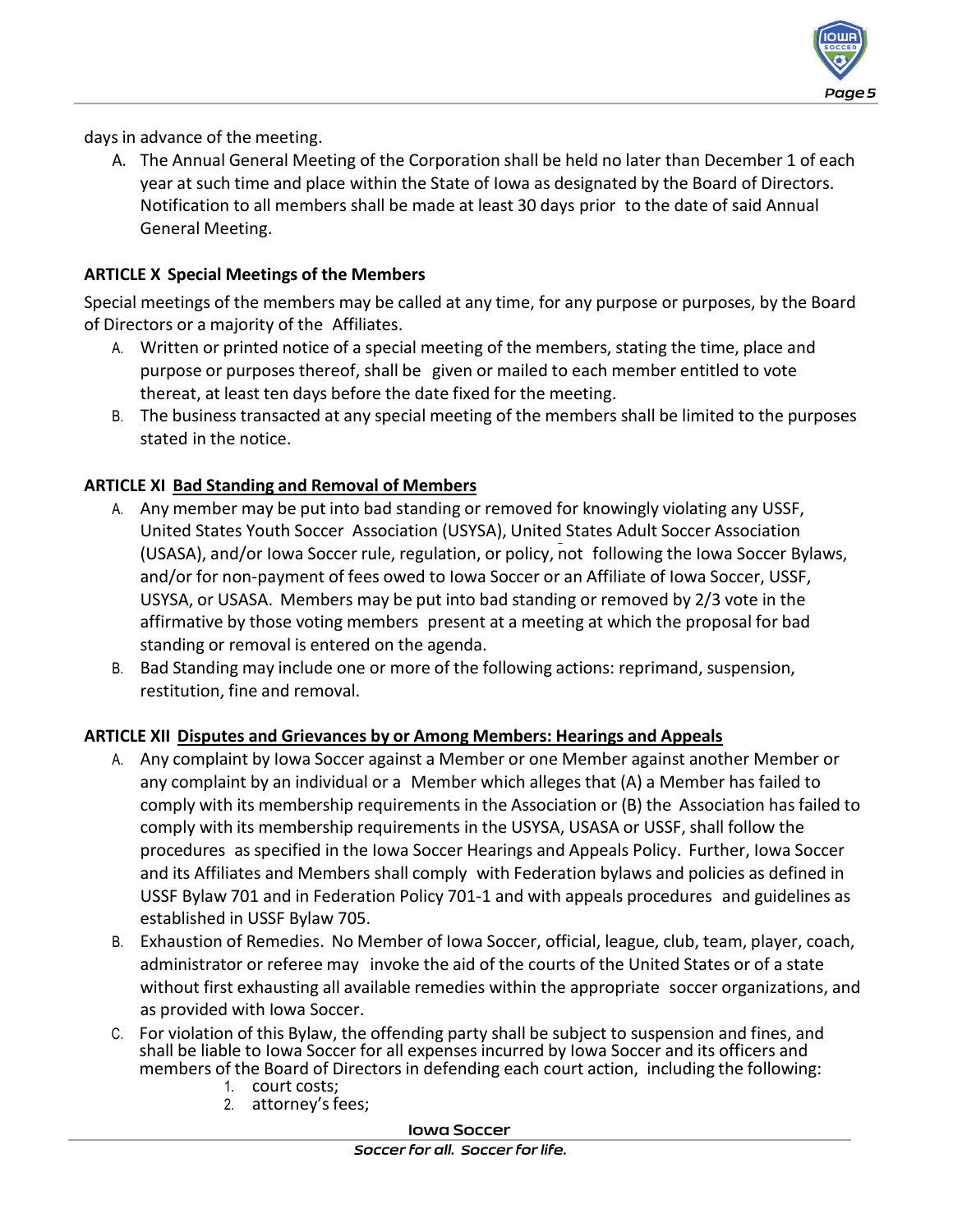

- 3. reasonable compensation for time spent by Iowa Soccer officials and employees in responding to and defending against allegations in the action, including responses to discovery and court appearances;
- 4. travel expenses; and
- 5. expensesfor holding special Board of Directors meetings necessitated by court action.

### **ARTICLE XIII Board of Directors**

- A. The Board of Directors of the Corporation shall be elected by the membership at its Annual General Meeting. The number of Board members will be 5.
- B. The officers of the Corporation shall be annually elected by the Board of Directors. Officers shall include Chairman, Secretary, and Treasurer.
- C. Unless otherwise stated by the Board of Directors, the term of Board members shall be three years and no individual shall serve more than 2 consecutive three year periods. The term of those members elected in 2007 shall establish staggered terms for elections and shall be as follows: one elected for a one year term, two elected for two year terms, and two elected for three year terms.
- D. Any vacancy occurring on the Board of Directors of the Corporation shall be filled for the balance of the term by appointment of another person for the duration of the term by the Board of Directors, unless otherwise determined by the Board of Directors.
- E. Directors may be removed by the Board of Directors for cause or without cause, or may resign.
- F. Each Board member must attend at least three fourths of the Board meetings in a calendar year or may be subject to removal.
- G. Committees will be established by Board resolution.
- H. The Governance Chair of the Board of Directors shall produce a slate of Board members for nomination and approval at the Annual General Meeting of the Membership. The slate of nominees will be sent to the membership no later than 30 days in advance of the meeting. Nominations for Board positions from the membership shall be delivered to the State office no later than 45 days in advance of the scheduled meeting.
- I. To provide geographical balance, the Governance Chair shall comply with the following guidelines when presenting their slate of nominees: 1 central, 1 east, 1 west, 2 at-large. The central member will come from one of the following counties: Boone, Dallas, Jasper, Madison, Marion, Polk, Story, Warren. The east member will be east of I35 with the exception of the central counties; the west will be west of I35 with the exception of the central counties. The 2 at-large positions may be chosen from any location within the state.
- J. The Board will adopt and maintain a conflict of interest policy.

### **ARTICLE XIV Officers and Appointed Officials**

- A. Chairman:
	- serve as liaison between the region and national affiliates and this Corporation
	- serve as the Chairman of all meetings of the Board of Directors
	- establish committees and appoint committee chairpersonsin order to administer and manage the programs of the Corporation
	- serve as the representative of the Corporation in all matters
	- be responsible for calling and serve as the chairperson of the Annual General Meeting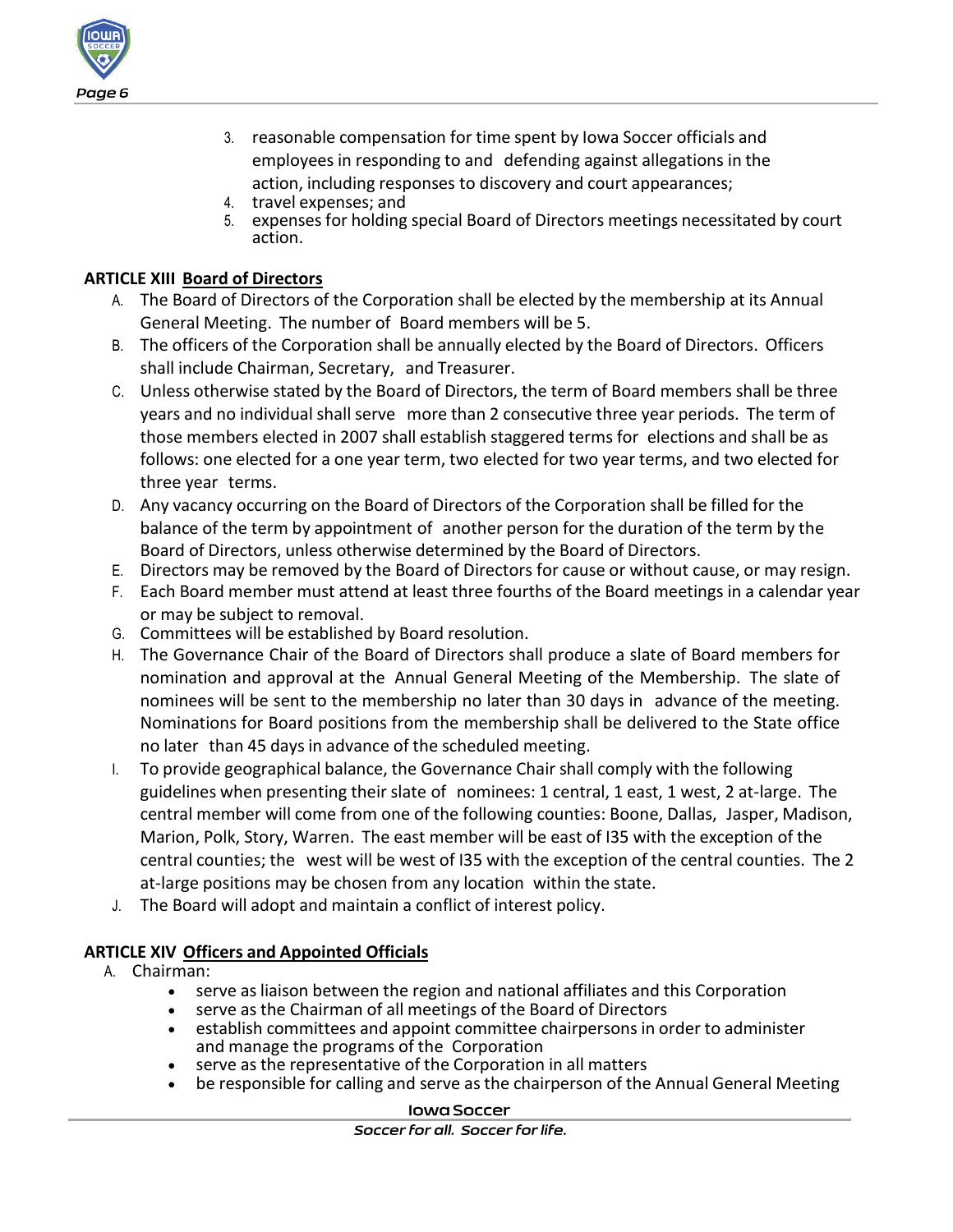

- shall see that all orders and resolutions of the Board of Directors are carried into effect
- oversee and evaluate the performance of the Executive Director
- shall be bondable and bonded

B. Secretary:

- shall record the minutes and all proceedings of the meetings of the members and the Board of Directors
- shall advise committees to record minutes and all proceedings of the meetings
- shall perform such other duties as may be prescribed by the Board of Directors or its officers
- shall be bondable and bonded
- C. Treasurer:
	- shall be responsible for the Corporation's funds and shall insure that there are complete and accurate accounts of receipts and disbursements in books belonging to the Corporation
	- shall insure that all monies and other valuables are deposited in the name and credited to the Corporation in such depositories as may be designated by the Board of Directors
	- shall oversee the disbursement of the funds of the Corporation as directed by the Board of **Directors**
	- shall render to the Board of Directors, at its regular meetings, or when the Board of Directors so requires, an account of all transactions and of the financial condition of the **Corporation**
	- shall appoint an accounting firm to perform an annual review and filing of tax returns
	- shall be bonded and bondable
- D. Finance Chair shall be appointed for a two year term by the Board of Directors. Duties shall include:
	- Assist with check signing when needed
	- Recommend the appointment of the independent auditor and define procedures for the same
	- Follow up on completion of any recommended changes
	- Advise the Board of Directors on the Association's finances as requested
- E. State Referee Administrator (SRA) shall be appointed for a two year term by the Board of Directors in concurrence with the Iowa Referee Committee. Duties shall include:
	- act as the liaison between the referees of the adult divisions and Iowa Soccer
	- outline and administer a program for the development of referees for the adult division
- F. State Youth Referee Administrator (SYRA) shall be appointed for a two year term by the Board of Directors with the advice of the State Referee Administrator**.** Duties shall include:
	- act as the liaison between the referees of the youth divisions and Iowa Soccer
	- outline and coordinate a program for the development of referees for the youth division
	- oursee the assignment of referees to designated state level matches in Iowa
- G.State Risk Management Coordinator (SRMC) shall be appointed for a two year term by the
	- Board of Directors. Duty shall be:
	- be responsible for the administration of the State's risk management program

#### **ARTICLE XV Meetings of the Board of Directors**

- A. Meetings of the Board of Directors may be held at any given location within the State of Iowa.
- B. Regular meetings of the Board of Directors may be held at such time and place as shall be determined from time to time by the Board but will not be less than 4 meetings per calendar year.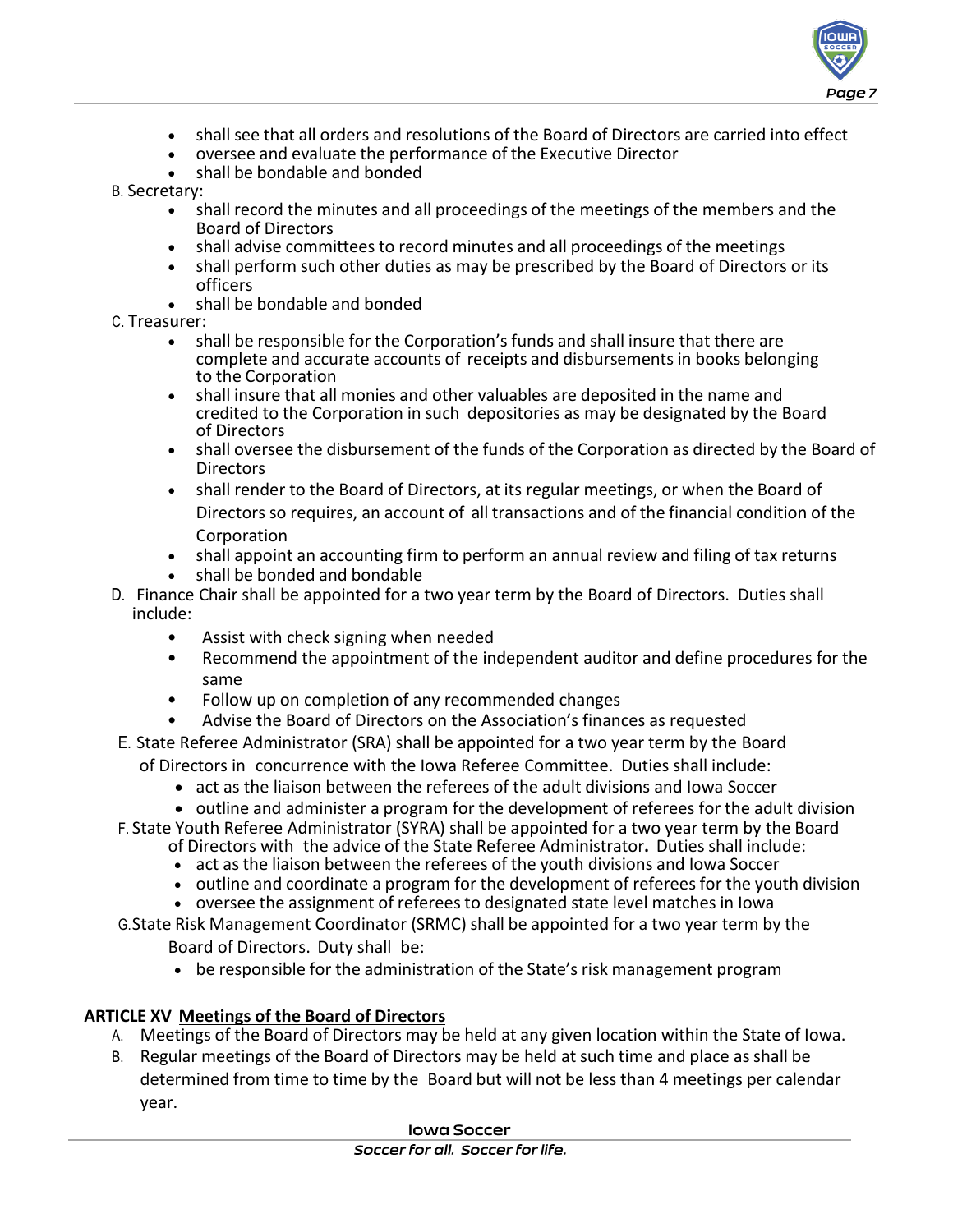

- C. Special meetings of the Board of Directors may be called by the Chairman on ten days notice of each director, either personally or by mail. Special meetings shall be called by the Chairman or Secretary in like manner and on like notice on the written request of two directors.
- D. A three fourths majority of the directors shall constitute a quorum for the transaction of business. The act of a majority of the directors present at any meeting at which a quorum is present shall be the act of the Board of Directors. If a quorum shall not be present at any meeting of the directors, the directors present thereat may adjourn the meeting from time to time until a quorum shall be present. A telephonic option is allowed when deemed appropriate by the Chairman of the Board of Directors**.**

# **ARTICLE XVI Notices**

- A. Whenever, under the provisions of these bylaws, notice is required to be given to any director or member, it shall not be construed to mean personal notice, but such notice may be given in writing, by mail, addressed to such director or member, at his or her address as it appears in the records of the Corporation, with postage thereon prepaid, and such notice shall be deemed to be given at the time when same be deposited in the United States mail.
- B. Notices may also be delivered electronically (email), addressed to such director or member, at his or her email address as it appears in the records of the Corporation.
- C. Notices will also be posted on the Corporation's website.

# **ARTICLE XVII Special Programs**

- A. Iowa soccer shall adopt policies prohibiting sexual and physical abuse that meet certain criteria established by the United States Soccer Federation (subject to any contrary requirements contained in state or local law applicable to Iowa Soccer).
- B. Iowa Soccer will maintain a Risk Management program which will include volunteer background checks.

# **ARTICLE XVIII Parliamentary Authority**

A. "Robert's Rules of Order, Revised" shall govern all activities of the Corporation except as limited by the Articles of Incorporation, or these Bylaws. Such rules may be amended at any time by a majority vote of the Board of Directors.

### **ARTICLE XIX Indemnification**

A. The Corporation shall indemnify a director, officer, employee, agent, volunteer or member of this Corporation to the fullest extent possible against expenses, including attorneys' fees, judgments, fines, settlements and reasonable expenses, actually incurred by such person relating to his conduct as a director, officer, employee, agent, volunteer or member, except that the mandatory indemnification required by this sentence shall not apply: (i) to a breach of such person's duty of loyalty to the Corporation; (ii) for acts or omissions not in good faith or which involve intentional misconduct or knowing violation of the law; (iii) for a transaction from which such person derived an improper personal benefit; or (iv) against judgments, penalties,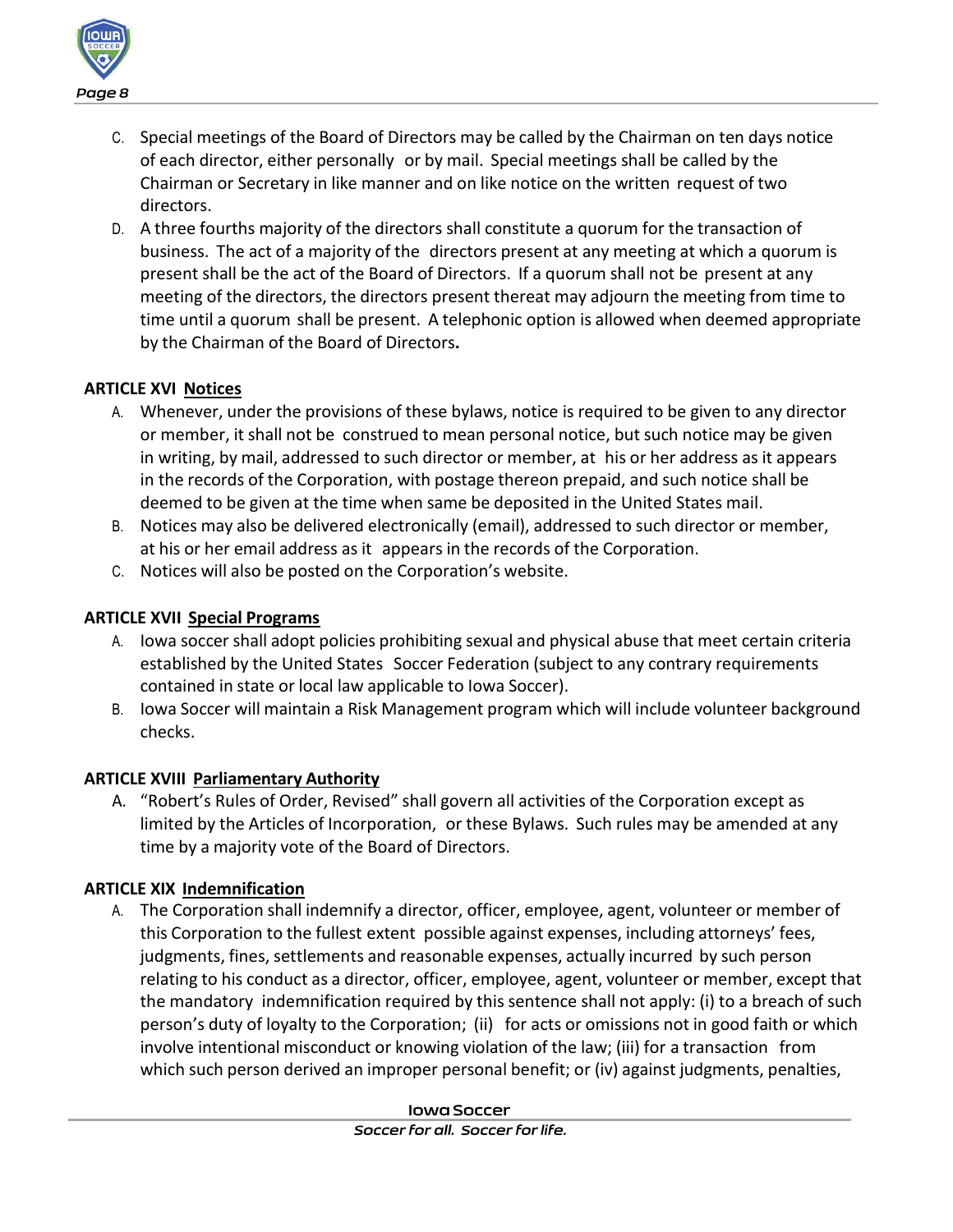

fines and settlements arising from any proceeding by or in the right of the Corporation, or against expenses in any such case where such person shall be adjudged liable to the Corporation.

- B. The Board of Directors may indemnify those of the Corporation's employees, agents, members or volunteers who are not directors in all instances - including those which are excluded from mandatory indemnification under paragraph 1 - as it deems appropriate, so long as such indemnification is not inconsistent with law. Such indemnification may be provided by general or specific resolution, or by contract approved by the Board.
- C. No amendment to or repeal of this Article XIX shall apply to or have any effect on the indemnification's hereunder of any director, officer, employee, agent, volunteer or member of the Corporation for or with respect to any acts or omissions of such person occurring prior to such amendment or repeal.

### **ARTICLE XX Fiscal Year**

A. The fiscal year of the Corporation shall be August 1 through July 31 unless otherwise established by the Board of Directors.

# **ARTICLE XXI Authority**

A. Unless specifically stated herein, any circumstance, rule, administration process, or any other matter or procedure not covered by or under the Bylaws, Rules and Regulations or Articles of Incorporation, shall then follow the rules of USYSA, USASA, and USSF.

# **ARTICLE XXII Termination, Dissolution or Liquidation of Assets**

In the event of termination, dissolution or liquidation of the assets of this Corporation, its assets shall be applied and distributed, consistent with Article 8 of the Articles of Incorporation, as follows:

- A. All liabilities of the Corporation shall be paid and discharged, or adequate provisions shall be made therefore;
- B. Assets held by the Corporation upon condition requiring return, transfer or conveyance, which condition occurs by reason of the dissolution, shall be returned, transferred or conveyed in accordance with such instruments governing the establishment of such requirements; and
- C. Any remaining assets shall be transferred or conveyed exclusively for the purposes of the Corporation or to such organization or organizations operated exclusively for recreational, charitable, educational or other non-profitable purposes as shall at the time qualify as an exempt organization or organizations under Section 501(c) of the Internal Revenue Code of 1954, as it may be amended, in such manner as the Board of Directors shall determine.

### **ARTICLE XXIII Amendments**

- A. Any proposed amendment to these Bylaws may be made by a Member, the Board of Directors or a member of the Board of Directors
- B. Advanced Notice: Any proposed amendment to these Bylaws by a Member must be submitted in writing to the Board of Directors at least 90 days in advance of an Annual General Meeting at which the amendment is to be considered. Each proposed amendment shall be sent in writing by the Iowa Soccer Association to each Member and the Board of Directors at least thirty (30)